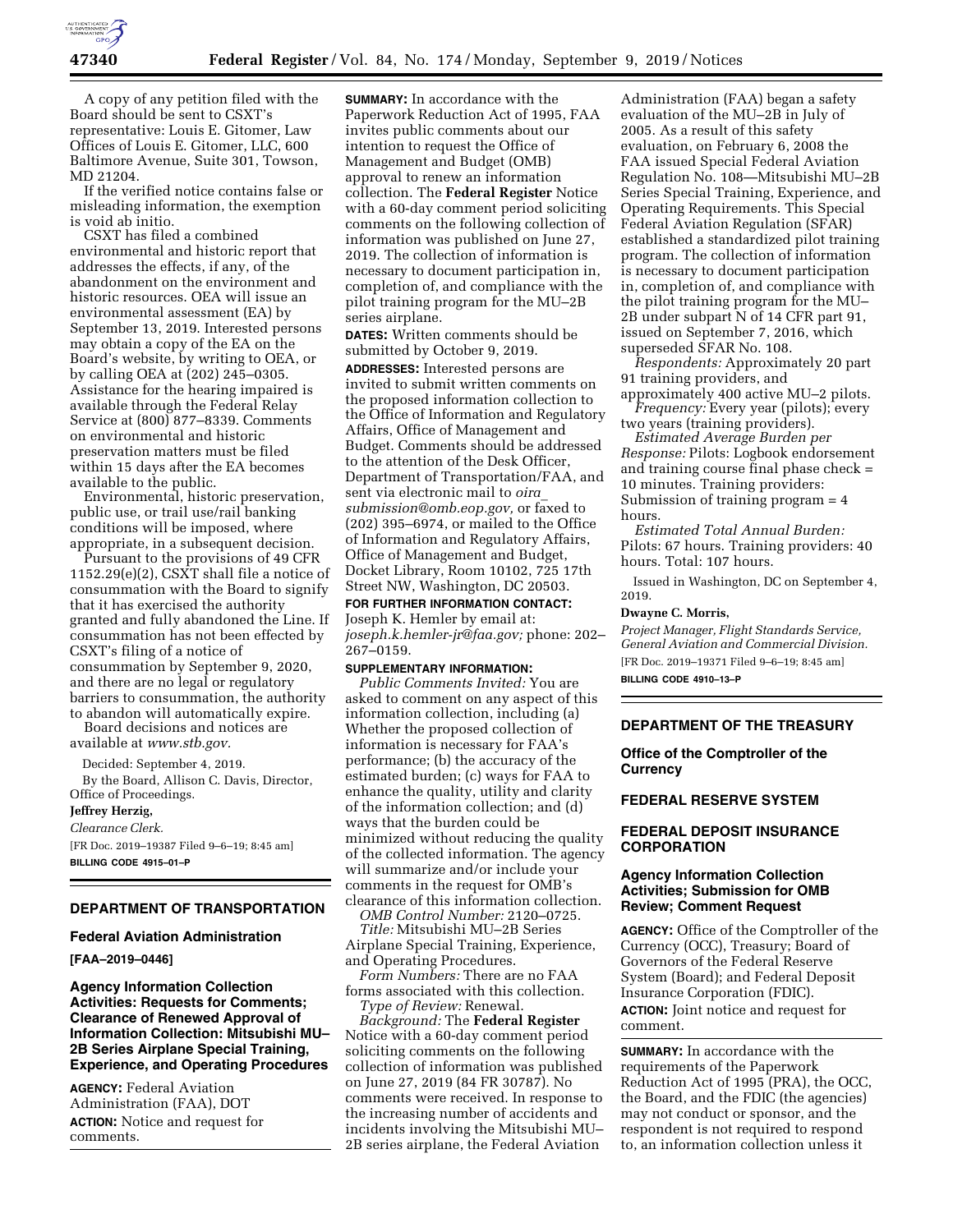displays a currently valid Office of Management and Budget (OMB) control number. On April 29, 2019, the agencies, under the auspices of the Federal Financial Institutions Examination Council (FFIEC), requested public comment for 60 days on a proposal to extend for three years, without revision, the Country Exposure Report (FFIEC 009) and the Country Exposure Information Report (FFIEC 009a), which are currently approved collections of information. The comment period for this notice expired on June 28, 2019. As described in the **SUPPLEMENTARY INFORMATION** section, after considering the comments received on the proposal, the FFIEC and agencies will proceed with the extension of the FFIEC 009 and FFIEC 009a with modifications in response to comments. In addition, the agencies are giving notice that they are sending the collections to OMB for review.

**DATES:** Comments must be submitted by October 9, 2019.

**ADDRESSES:** Interested parties are invited to submit written comments to any or all of the agencies. All comments, which should refer to the OMB control number(s), will be shared among the agencies.

*OCC:* You may submit comments, which should refer to ''FFIEC 009 and FFIEC 009a,'' by any of the following methods:

• *Email: [prainfo@occ.treas.gov](mailto:prainfo@occ.treas.gov)*.

• *Mail:* Chief Counsel's Office, Office of the Comptroller of the Currency, Attention: 1557–0100, 400 7th Street SW, Suite 3E–218, Washington, DC 20219.

• *Hand Delivery/Courier:* 400 7th Street SW, Suite 3E–218, Washington, DC 20219.

Instructions: You must include ''OCC'' as the agency name and ''1557– 0100'' in your comment. In general, the OCC will publish comments on *[www.reginfo.gov](http://www.reginfo.gov)* without change, including any business or personal information provided, such as name and address information, email addresses, or phone numbers. Comments received, including attachments and other supporting materials, are part of the public record and subject to public disclosure. Do not include any information in your comment or supporting materials that you consider confidential or inappropriate for public disclosure.

You may review comments and other related materials that pertain to this information collection beginning on the date of publication of the second notice for this collection by any of the following methods:

• *Viewing Comments Electronically:*  Go to *[www.reginfo.gov](http://www.reginfo.gov)*. Click on the ''Information Collection Review'' tab. Underneath the ''Currently under Review'' section heading, from the dropdown menu select ''Department of Treasury'' and then click ''submit.'' This information collection can be located by searching by OMB control number ''1557–0100'' or ''FFIEC 009 and FFIEC 009a.'' Upon finding the appropriate information collection, click on the related ''ICR Reference Number.'' On the next screen, select ''View Supporting Statement and Other Documents'' and then click on the link to any comment listed at the bottom of the screen.

• For assistance in navigating *[www.reginfo.gov,](http://www.reginfo.gov)* please contact the Regulatory Information Service Center at (202) 482–7340.

• *Viewing Comments Personally:* You may personally inspect comments at the OCC, 400 7th Street SW, Washington, DC. For security reasons, the OCC requires that visitors make an appointment to inspect comments. You may do so by calling (202) 649–6700 or, for persons who are deaf or hearing impaired, TTY, (202) 649–5597. Upon arrival, visitors will be required to present valid government-issued photo identification and submit to security screening in order to inspect comments.

*Board:* You may submit comments, which should refer to ''FFIEC 009 and FFIEC 009a,'' by any of the following methods:

• *Agency Website: [http://](http://www.federalreserve.gov) [www.federalreserve.gov](http://www.federalreserve.gov)*. Follow the instructions for submitting comments at: *[http://www.federalreserve.gov/](http://www.federalreserve.gov/generalinfo/foia/ProposedRegs.cfm)  [generalinfo/foia/ProposedRegs.cfm](http://www.federalreserve.gov/generalinfo/foia/ProposedRegs.cfm)*.

• *Email: [regs.comments@](mailto:regs.comments@federalreserve.gov) [federalreserve.gov](mailto:regs.comments@federalreserve.gov)*. Include ''FFIEC 009 and FFIEC 009a'' in the subject line of the message.

• *Fax:* (202) 452–3819 or (202) 452– 3102.

• *Mail:* Ann E. Misback, Secretary, Board of Governors of the Federal Reserve System, 20th Street and Constitution Avenue NW, Washington, DC 20551

All public comments are available on the Board's website at *[https://](https://www.federalreserve.gov/apps/foia/proposedregs.aspx) [www.federalreserve.gov/apps/foia/](https://www.federalreserve.gov/apps/foia/proposedregs.aspx) [proposedregs.aspx](https://www.federalreserve.gov/apps/foia/proposedregs.aspx)* as submitted, unless modified for technical reasons or to remove personally identifiable information at the commenter's request. Accordingly, comments will not be edited to remove any identifying or contact information. Public comments may also be viewed electronically or in paper in Room 146, 1709 New York Avenue NW, Washington, DC 20006, between 9:00 a.m. and 5:00 p.m. on weekdays. For security reasons, the

Board requires that visitors make an appointment to inspect comments. You may do so by calling (202) 452–3684. Upon arrival, visitors will be required to present valid government-issued photo identification and to submit to security screening in order to inspect and photocopy comments.

*FDIC:* You may submit comments, which should refer to ''FFIEC 009 and FFIEC 009a,'' by any of the following methods:

• *Agency website: [https://](https://www.fdic.gov/regulations/laws/federal/) [www.fdic.gov/regulations/laws/federal/](https://www.fdic.gov/regulations/laws/federal/)*. Follow the instructions for submitting comments on the FDIC's website.

• *Federal eRulemaking Portal: <https://www.regulations.gov>*. Follow the instructions for submitting comments.

• *Email: [comments@FDIC.gov](mailto:comments@FDIC.gov)*. Include ''FFIEC 009 and FFIEC 009a'' in the subject line of the message.

• *Mail:* Manuel E. Cabeza, Counsel, Attn: Comments, Room MB–3128, Federal Deposit Insurance Corporation, 550 17th Street NW, Washington, DC 20429.

• *Hand Delivery:* Comments may be hand delivered to the guard station at the rear of the 550 17th Street Building (located on F Street) on business days between 7:00 a.m. and 5:00 p.m.

*Public Inspection:* All comments received will be posted without change to *[https://www.fdic.gov/regulations/](https://www.fdic.gov/regulations/laws/federal/)  [laws/federal/,](https://www.fdic.gov/regulations/laws/federal/)* including any personal information provided. Paper copies of public comments may be requested from the FDIC Public Information Center, 3501 North Fairfax Drive, Arlington, VA 22226, or by telephone at (877) 275– 3342 or (703) 562–2200.

Additionally, commenters may send a copy of their comments to the OMB desk officers for the agencies by mail to the Office of Information and Regulatory Affairs, U.S. Office of Management and Budget, New Executive Office Building, Room 10235, 725 17th Street NW, Washington, DC 20503; by fax to (202) 395–6974; or by email to *[oira](mailto:oira_submission@omb.eop.gov)*\_ *[submission@omb.eop.gov](mailto:oira_submission@omb.eop.gov)*.

**FOR FURTHER INFORMATION CONTACT:** For further information about the information collections discussed in this notice, please contact any of the agency staff whose names appear below. In addition, copies of the FFIEC 009 and FFIEC 009a reporting forms can be obtained at the FFIEC's website (*[https://](https://www.ffiec.gov/ffiec_report_forms.htm)  [www.ffiec.gov/ffiec](https://www.ffiec.gov/ffiec_report_forms.htm)*\_*report*\_*forms.htm*).

*OCC:* Kevin Korzeniewski, Counsel, Chief Counsel's Office, (202) 649–5490, or for persons who are deaf or hearing impaired, TTY, (202) 649–5597.

*Board:* Nuha Elmaghrabi, Federal Reserve Board Clearance Officer, (202) 452–3884, Office of the Chief Data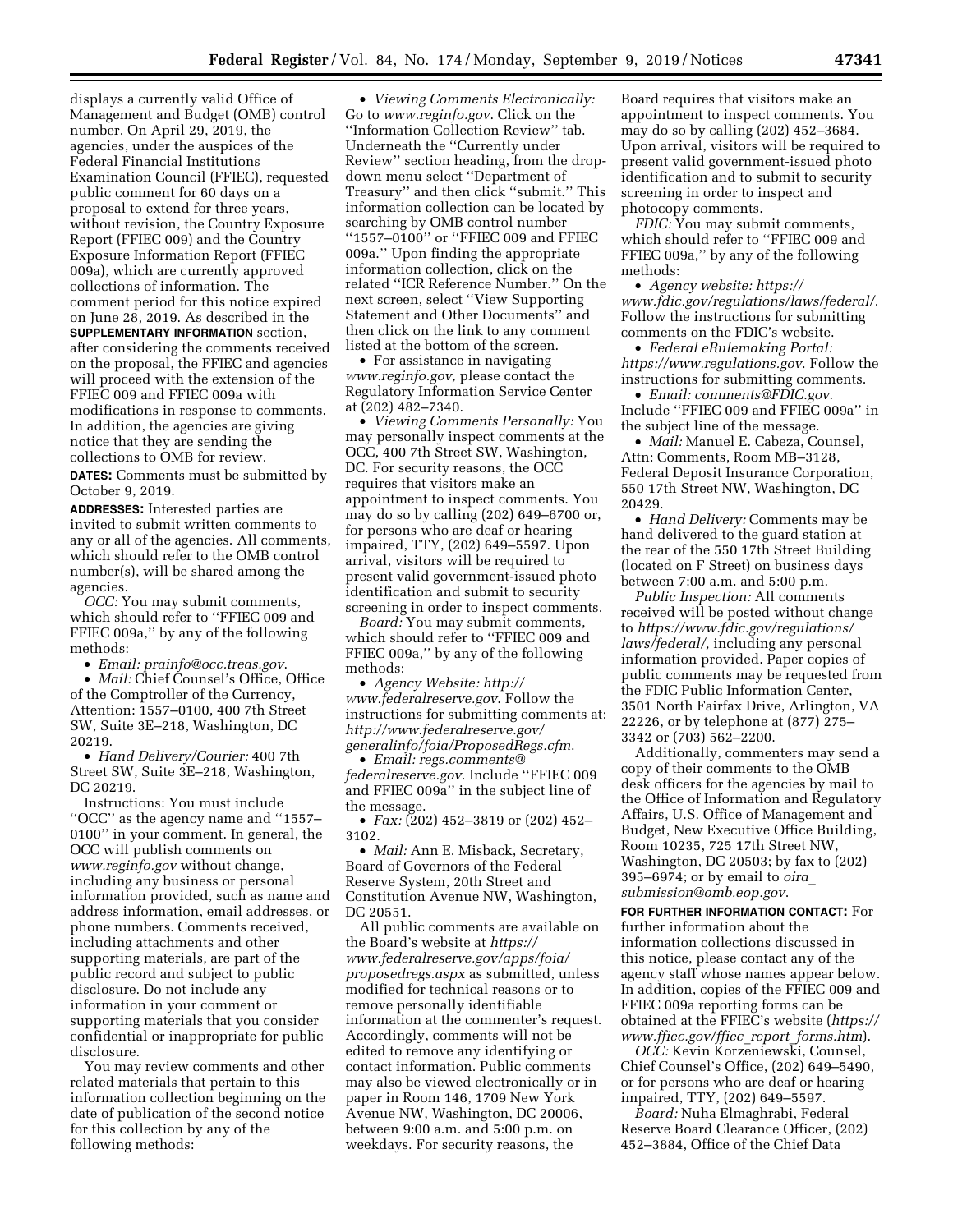Officer, Board of Governors of the Federal Reserve System, 20th and C Streets NW, Washington, DC 20551.

*FDIC:* Manuel E. Cabeza, Counsel, (202) 898–3767, Legal Division, Federal Deposit Insurance Corporation, 550 17th Street NW, Washington, DC 20429.

**SUPPLEMENTARY INFORMATION:** On April 29, 2019, the agencies requested public comment on a proposal to extend for three years, without revision, the FFIEC 009 and FFIEC 009a. The agencies received one comment letter.

The commenter, a banking trade association, raised issues related to consistency in certain defined terms and reporting treatments between the FFIEC 009 and FFIEC 009a, and other information collections undertaken by the FFIEC, its member entities, and Treasury.

First, the commenter stated that, while the FFIEC 009 and FFIEC 009a instructions define domicile of counterparties on the basis of ''country of incorporation or charter,'' the definition is not uniform across all FFIEC and Board reports. This definition, while consistent with that used in some non-FFIEC reports (*i.e.,*  Treasury International Capital or ''TIC'' reports and the Board's FR Y–15), is inconsistent with the terms ''principal business address'' and ''country in which the obligor is headquartered'' used in the Call Report<sup>1</sup> as well as the Board's FR Y–9C and FR Y–14Q. The agencies believe the definition of domicile using ''country of incorporation or charter'' provides a clearer basis for determination of domicile and a more consistent basis over time for the purposes of the FFIEC 009 and FFIEC 009a, which is designed to provide a more detailed and accurate view of cross-border country exposures than the other reports. Accordingly, the agencies propose to retain the ''country of incorporation or charter'' definition for reporting the domicile of counterparties in the FFIEC 009 and FFIEC 009a instructions.

Second, the commenter stated the FFIEC 009 and FFIEC 009a instructions, in defining financial institutions for sector reporting, include some different categories of institutions in the nonbank financial institutions sector when compared to three Board reports (FR Y– 15, FR 2510, and FR Y–9C). The FFIEC 009 instructions specifically include private equity companies, finance companies, and mortgage companies along with other types of institutions in the definition of non-bank financial

institutions, while the instructions for the Board's FR Y–15 specifically exclude finance companies and do not mention private equity companies or mortgage companies in the definition of ''financial institutions'' used in specifying interconnectedness indicators (Schedule B). The agencies note that the definition of non-bank financial institutions in the Board's FR 2510 corresponds to the definition used in the FFIEC 009, and the definition of ''non-depository financial institutions'' used in the Board's FR Y–9C (Schedule HC–C) includes finance companies, mortgage companies, and mortgage finance companies among other types of institutions. The agencies believe that private equity companies, finance companies, and mortgage companies are meaningful components of the non-bank financial sector for purposes of the FFIEC 009 and that collected data on exposures to these types of companies would be less useful if included together with the corporate sector. The agencies also note that it is important for data collected in the FFIEC 009 to be comparable to data gathered for the same purpose by other jurisdictions, so that these data can be combined by the Bank for International Settlements (BIS) into meaningful global aggregate statistical data that are issued as the BIS Consolidated Banking Statistics (CBS); these aggregate data are relied upon by FFIEC member entities (including the agencies) and many others to monitor and analyze global banking and financial conditions. The definition in the FFIEC 009 instructions of these types of companies as non-bank financial companies conforms with the definition under the CBS. Therefore, the agencies propose to retain the definition of non-bank financial sector that includes these types of companies.

Third, the commenter stated that, as a result of a recent change in U.S. generally accepted accounting principles (GAAP), the FFIEC 009 and FFIEC 009a would collect operating lease liabilities without capturing corresponding operating lease assets. The commenter considered this treatment to be inappropriately asymmetric and recommended that operating lease liabilities be excluded from reporting on Schedule L of the FFIEC 009. The agencies agree that operating lease right-of-use assets should properly be excluded from reporting on the FFIEC 009, like other fixed assets, but believes that operating lease liabilities are now reportable as liabilities under GAAP, and thus should be included in foreign liabilities for purposes of the FFIEC 009. Unlike

financial-statement collections such as the Call Report or the Board's FR Y–9C, the FFIEC 009 is designed to collect additional detail for specific types of claims and liabilities and not to reflect a comprehensive and symmetric balance sheet. Therefore, the agencies propose to not exclude operating lease liabilities from Schedule L of the FFIEC 009.

Fourth, the commenter noted that Schedule L of the FFIEC 009 requires reporting of short sales by country of the counterparty to which the foreign office owes delivery until the settlement date. The commenter believed this treatment to be inconsistent with the corresponding treatment in the Board's FR 2510, which provides that the immediate counterparty country and sector for short sale contracts are those of the issuer of the financial instrument that has been sold short. The commenter recommended that the reporting of short sales in Schedule L of the FFIEC 009 should be revised to conform with the treatment provided in the Board's FR 2510. The agencies also note that the reporting of short sales in the Board's FR 2510 is consistent with the BIS guidelines for reporting CBS data (''CBS Guidelines'').2 Therefore, the agencies agree with the commenter and propose to revise the instructions for Schedule L so that reporting of short sales is based on the immediate counterparty and sector of the issuer rather than that of the counterparty to the short-sale transaction.

Fifth, the commenter noted a difference in treatment between the FFIEC 009 and U.S. GAAP for netting trading assets against trading liabilities in the same security (*i.e.,* Committee on Uniform Security Identification Procedures (CUSIP) netting) and stated that changing the FFIEC 009 instructions to align with netting under U.S. GAAP would reduce the burden on banking organizations required to report the FFIEC 009. To address this concern, the commenter recommended that CUSIP netting for purposes of the FFIEC 009 be aligned with netting permitted under U.S. GAAP to simplify the currently required operational and reconciliation processes. The agencies believe that aligning CUSIP netting with U.S. GAAP for country exposure reporting would potentially distort such reporting in cases in which the office holding the position, the issuer of the underlying security, and the counterparty to the short position are not the same. The agencies also note

<sup>1</sup>The Consolidated Reports of Condition and Income, also referred to as the FFIEC 031, FFIEC 041, and FFIEC 051 reports.

<sup>2</sup>BIS, Monetary and Economic Department, *Reporting guidelines for the BIS international banking statistics* (July 2019) available at *[https://](https://www.bis.org/statistics/bankstatsguide.pdf) [www.bis.org/statistics/bankstatsguide.pdf.](https://www.bis.org/statistics/bankstatsguide.pdf)*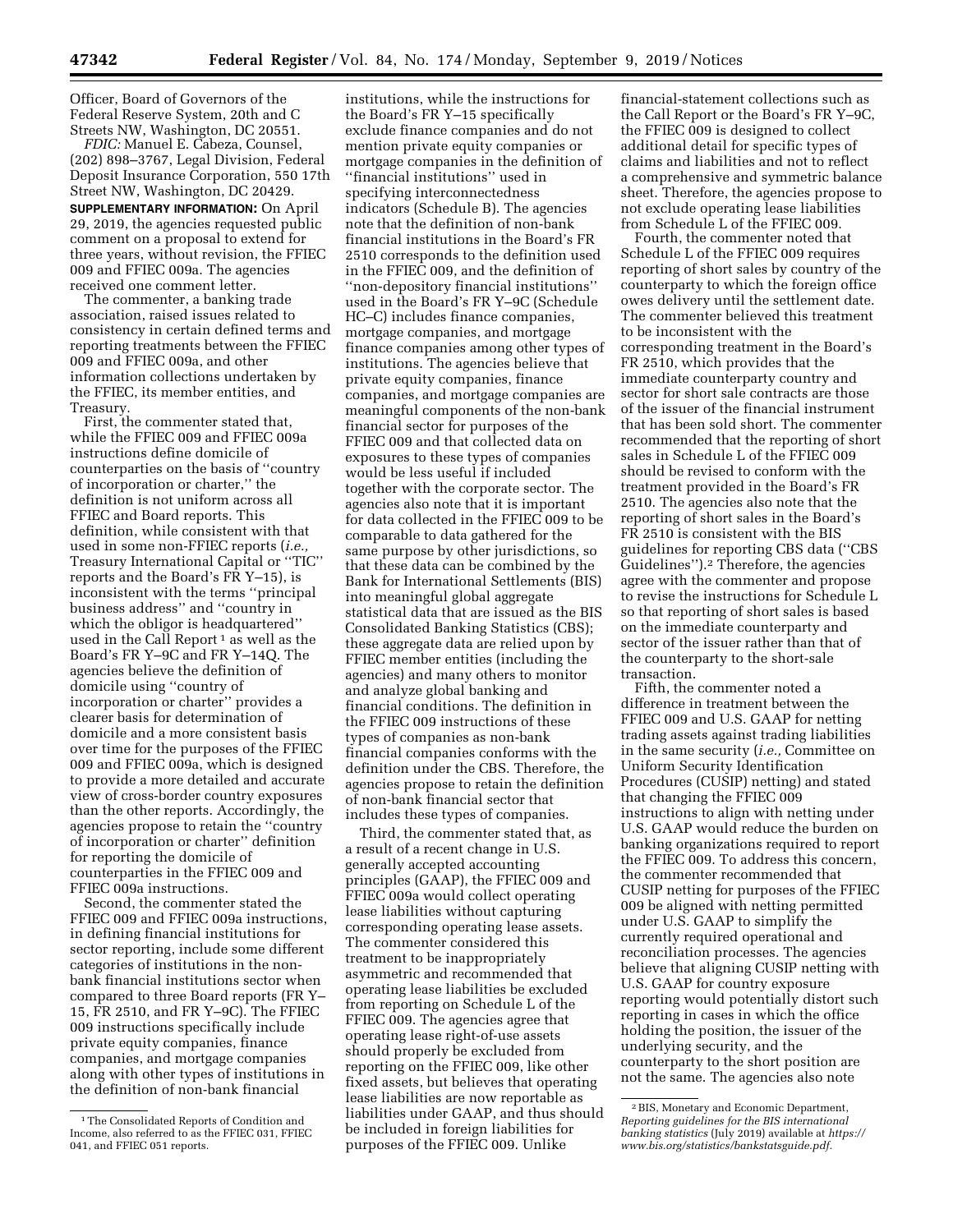that it is important for data collected in the FFIEC 009 to be comparable to data gathered for the same purpose by other jurisdictions, so that these data can be combined by the BIS into meaningful global aggregate statistical data as the CBS. Aligning CUSIP netting with U.S. GAAP for country exposure reporting by U.S. banking organizations in the FFIEC 009 would create a key inconsistency between U.S. data and data provided by other jurisdictions which adhere to International Financial Reporting Standards (IFRS) because IFRS does not allow for CUSIP netting. Therefore, the agencies propose to retain the current, more limited use of CUSIP netting described in the FFIEC 009 instructions.

Finally, the commenter suggested that items to be excluded under Schedule C and Schedule L of the FFIEC 009 should be more specifically identified and the list of exclusions should be expanded. The commenter recommended that certain cross-border claims (*i.e.,* bankowned or company-owned life insurance, deferred tax assets, physical commodities held in inventory, initial margin, pension assets, and cash in vault) should be excluded from Schedule C of the FFIEC 009 and that deferred tax liabilities should be excluded from Schedule L.

As a general matter, the agencies believe that the decision to include or exclude items as in Schedule C of the FFIEC 009 should be based on whether the items represent financial claims (or, for Schedule L, foreign office financial liabilities) in order to provide a proper and meaningful basis for the agencies to analyze country exposure, and should be consistent with the CBS Guidelines in order that data collected in the FFIEC 009 and FFIEC 009a would be comparable with data being provided to CBS by other jurisdictions.

In this context, the agencies agree with the commenter that bank-owned and company-owned life insurance, physical commodities held in inventory, and pension assets should not be considered financial claims for purposes of the FFIEC 009 and FFIEC 009a. Therefore, the agencies propose to revise the instructions to exclude these items from reporting in the FFIEC 009 and FFIEC 009a by adding them to the list of ''Exclude'' items in section II.A of the instructions to the FFIEC 009.

The agencies do not agree with the commenter with regard to initial margin because the agencies believe that initial margin represents a financial claim like others related to derivatives. The agencies therefore propose that initial margin should continue to be reported as part of derivative claims in Schedule D.

The agencies believe that cash in vault represents a financial claim and, moreover, that this claim is subject to transfer risk, an important element of the risks that may be associated with cross-border financial claims. As a result, the agencies do not agree with the commenter and propose that cash in vault should continue to be reported in the FFIEC 009 and FFIEC 009a.

Finally, the agencies do not agree with the commenter that deferred tax assets and liabilities are not financial claims. In addition, the agencies note that deferred tax assets and liabilities are specifically identified in the CBS Guidelines as reportable claims (liabilities). Therefore, the agencies propose to retain the current inclusion of deferred tax assets and liabilities among reportable items in the FFIEC 009 and FFIEC 009a.

To provide sufficient time for respondents to make any changes to their reporting systems that may be needed to reflect the agencies' proposed instructional revisions discussed above, the agencies will permit respondents to file the FFIEC 009 and FFIEC 009a for the periods ending September 30, 2019, and December 31, 2019, using either the existing definitions or the revised definitions for the items discussed above.

*Report Titles:* Country Exposure Report and Country Exposure Information Report.

*Form Numbers:* FFIEC 009 and FFIEC 009a.

*Frequency of Response:* Quarterly. *Affected Public:* Business or other for profit.

## **OCC**

*OMB Number:* 1557–0100. *Estimated Number of Respondents:* 11

(FFIEC 009), 5 (FFIEC 009a). *Estimated Average Time per Response:* 131 hours (FFIEC 009), 6 hours (FFIEC 009a).

*Estimated Total Annual Burden:*  5,764 hours (FFIEC 009), 120 hours (FFIEC 009a).

## **Board**

*OMB Number:* 7100–0035. *Estimated Number of Respondents:* 49 (FFIEC 009), 35 (FFIEC 009a).

*Estimated Average Time per Response:* 131 hours (FFIEC 009), 6 hours (FFIEC 009a).

*Estimated Total Annual Burden:*  25,676 hours (FFIEC 009), 840 hours (FFIEC 009a).

# **FDIC**

*OMB Number:* 3064–0017. *Estimated Number of Respondents:* 15 (FFIEC 009), 12 (FFIEC 009a).

*Estimated Average Time per Response:* 131 hours (FFIEC 009), 6 hours (FFIEC 009a).

*Estimated Total Annual Burden:*  7,860 hours (FFIEC 009), 288 hours (FFIEC 009a).

#### *General Description of Reports*

The Country Exposure Report (FFIEC 009) is filed quarterly with the agencies and provides information on international claims of U.S. banks, savings associations, bank holding companies, savings and loan holding companies, and intermediate holding companies (U.S. banking organizations) that is used for supervisory and analytical purposes. The information is used to monitor the foreign country exposures of reporting institutions to determine the degree of risk in their portfolios and assess the potential risk of loss. Information reported in the FFIEC 009 also serves as the source for country risk exposure data for U.S. banking organizations that the BIS combines with comparable data from other jurisdictions into global aggregate statistical data on country risk exposure as the BIS CBS. The Country Exposure Information Report (FFIEC 009a) is a supplement to the FFIEC 009 and provides publicly available information on material foreign country exposures (all exposures to a country in excess of 1 percent of total assets or 20 percent of capital, whichever is less) of U.S. banking organizations that file the FFIEC 009 report. As part of the Country Exposure Information Report, reporting institutions also must furnish a list of countries in which they have lending exposures above 0.75 percent of total assets or 15 percent of total capital, whichever is less.

## *Statutory Basis and Confidential Treatment*

These information collections are mandatory under the following statutes: 12 U.S.C. 161 and 1817 (national banks), 12 U.S.C. 1464 (federal savings associations), 12 U.S.C. 248(a)(1) and (2), 1844(c), and 3906 (state member banks and bank holding companies); 12 U.S.C. 1467a(b)(2)(A) (savings and loan holding companies); 12 U.S.C. 5365(a) (intermediate holding companies); and 12 U.S.C. 1817 and 1820 (insured state nonmember commercial and savings banks and insured state savings associations). The FFIEC 009 information collection is given confidential treatment (5 U.S.C. 552(b)(4) and (b)(8)). The FFIEC 009a information collection is not given confidential treatment.